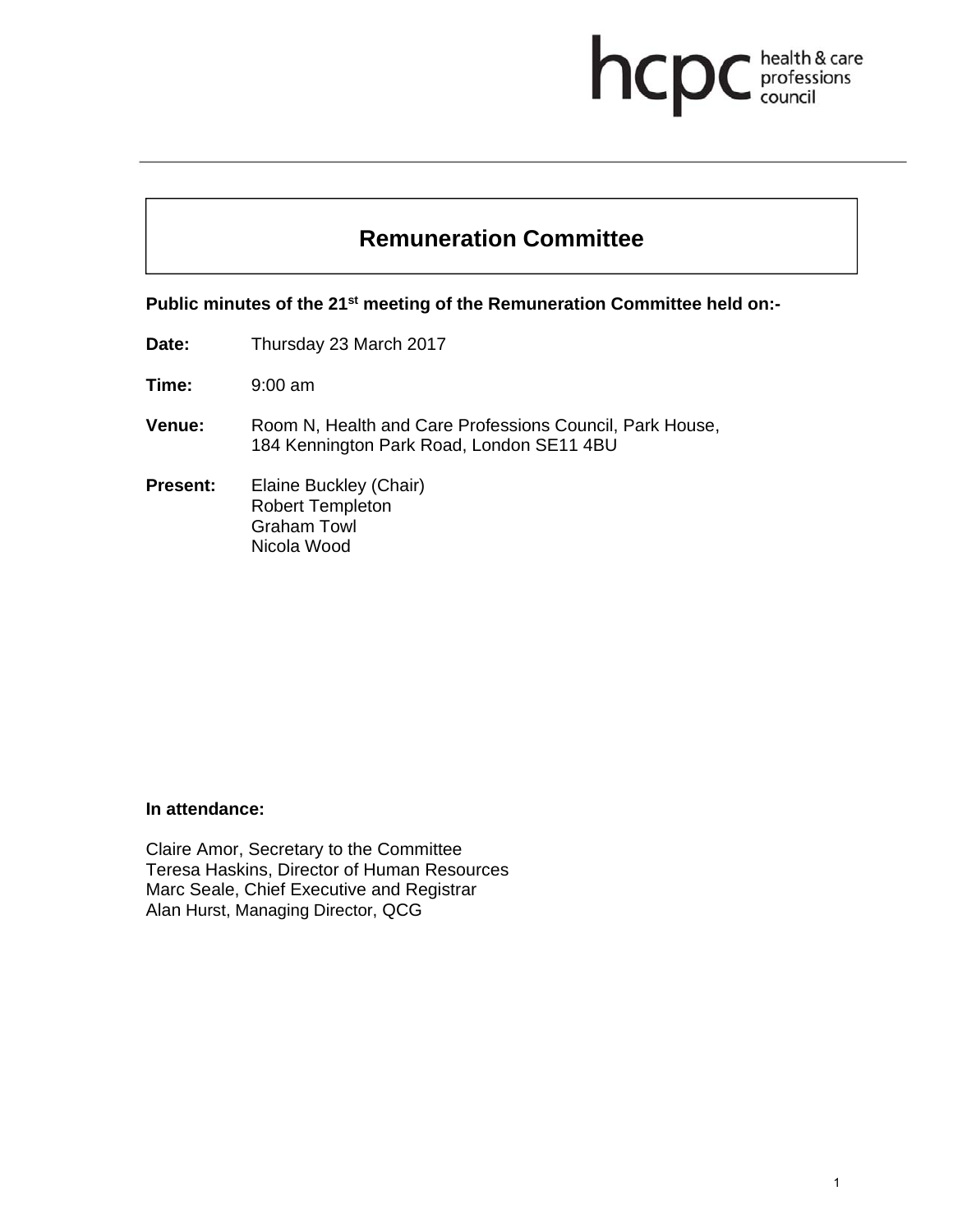#### **Item 1. Apologies for absence**

1.1 No apologies were received.

### **Item 2. Approval of agenda**

2.1 The Committee approved the agenda.

#### **Item 3. Declarations of members' interests**

- 3.1 Committee members had no interests to declare in connection with the items on the agenda.
- 3.2 Members of the Executive noted that later items related to their personal remuneration.

#### **Item 4. Minutes of the Remuneration Committee meeting of 20 May 2016 – public (report ref: REM 09/17)**

- 4.1 The Committee received the draft minutes from its meeting held on 20 May 2016.
- 4.2 The Committee agreed the minutes.

#### **Item 5. Minutes of the Remuneration Committee meeting of 9 March 2017 – public (report ref: REM 10/17)**

- 5.1 The Committee received the draft minutes from its meeting held on 20 November 2016.
- 5.2 The Committee agreed the minutes.

#### **Item 6. 16/5 Date and time of next meeting**

6.1 It was noted that the date and time of the next meeting was to be agreed.

#### **Resolution**

The Committee adopted the following:

 'The Committee hereby resolves that the remainder of the meeting shall be held in private, because the matters being discussed relate to the following;

- (a) information relating to a registrant, former registrant or application for registration:
- (b) information relating to an employee or office holder, former employee or applicant for any post or office;